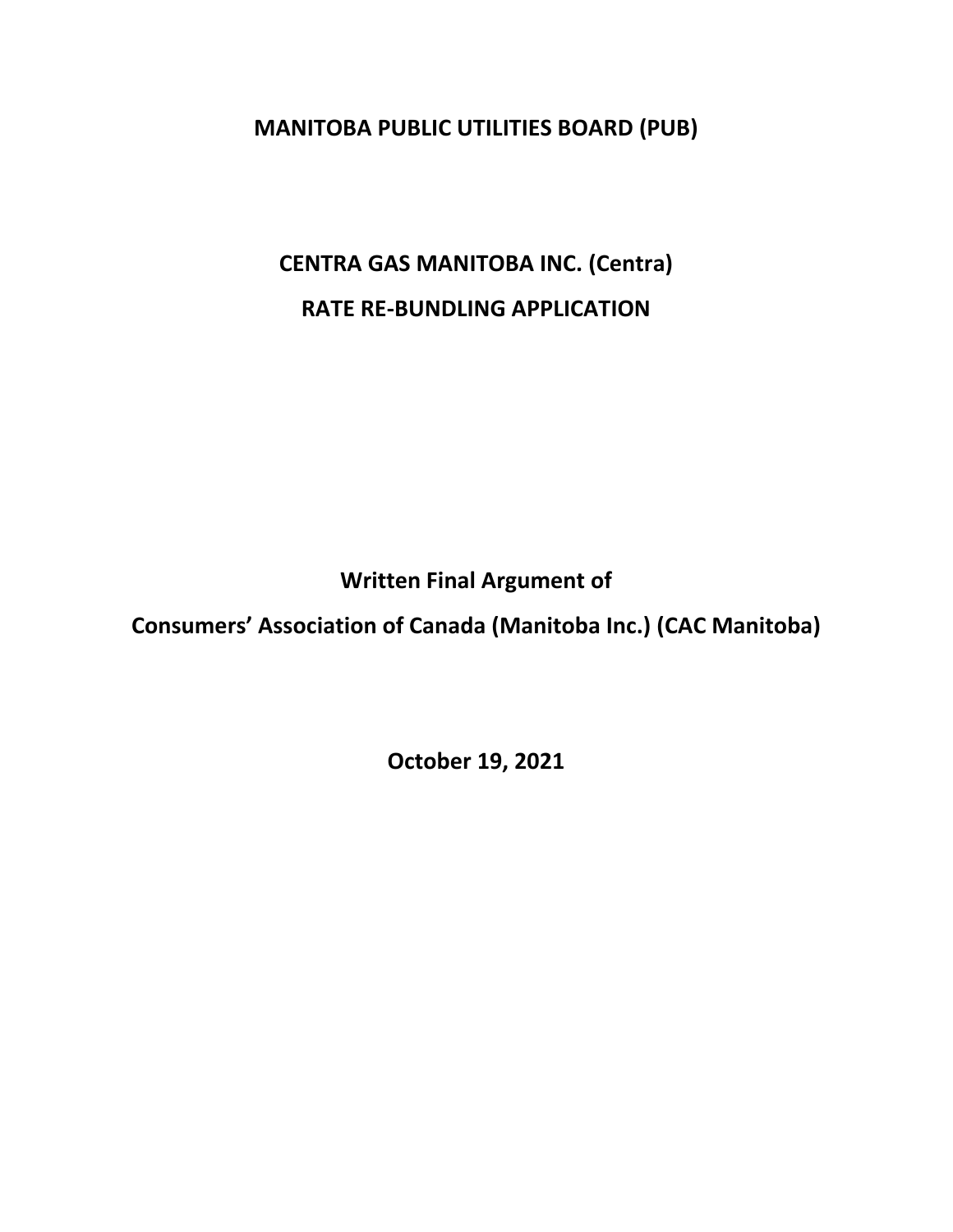#### **1.0 Summary of CAC Manitoba Positions & Recommendations**

Centra's existing unbundled rate structure was conceptually approved by the PUB in Order 19/00 to facilitate the evolution of competition in the natural gas sector in Manitoba and introduction of WTS in May of 2000 and consists of five components: (1) Primary Gas (2) Supplemental Gas (3) Transportation to Centra (4) Distribution to Customer and (5) Basic Monthly Charge.

The effect of Centra's proposals is to re-bundle the natural gas rate structure to consist of three components, effective November 1, 2022: (1) Gas Commodity Charge (2) Delivery Charge and (3) Basic Monthly Charge, and to migrate the delivery point for WTS from Empress to the AECO gas hub. Centra's proposals will essentially return its rate structure to be similar to that which existed before the implementation of WTS. Centra is not requesting any rate changes from the PUB as a result of the Application, despite rate and bill Impacts that result.

CAC Manitoba's positions on Centra's rate re-bundling proposals and recommendations to the PUB, are summarized as follows:

- 1. CAC Manitoba's position is that, on balance, the evidence does not support Centra's rate re-bundling proposals, including the re-bundling of Primary and Supplemental Gas rates and the re-bundling of Transportation and Distribution rates for bill presentation purposes due to the lack of compelling customer research to demonstrate that the rate re-bundling proposals represent significant customer-centric improvements and other deficiencies in the Application (Section 2.0);
- 2. CAC Manitoba takes no position on the migration of the WTS delivery point from Empress to AECO as Centra declined to provide CAC Manitoba representatives and independent experts with access to confidential information that was necessary to assess this aspect of the Application (Section 3.0);
- 3. CAC Manitoba recommends that the PUB direct Centra to address as part of the pending Cost of Service Methodology Review regulatory process, the primary thrust of the directive from Order 65/11 that the current rate structure reasonably reflects the nature of and commensurate costs of the underlying services (Section 4.0);
- 4. CAC Manitoba recommends the PUB provide Centra with further direction or findings with respect to the expectation of stakeholder engagement (including those that participate in PUB processes) in advance of the filing of applications proposing customercentric improvements (Section 5.0); and
- 5. In the event that the PUB Approves Centra's Application, CAC Manitoba recommends that it provide specific direction to Centra on the scope and timing of the consequential approvals that are deferred to future regulatory processes (Section 6.0).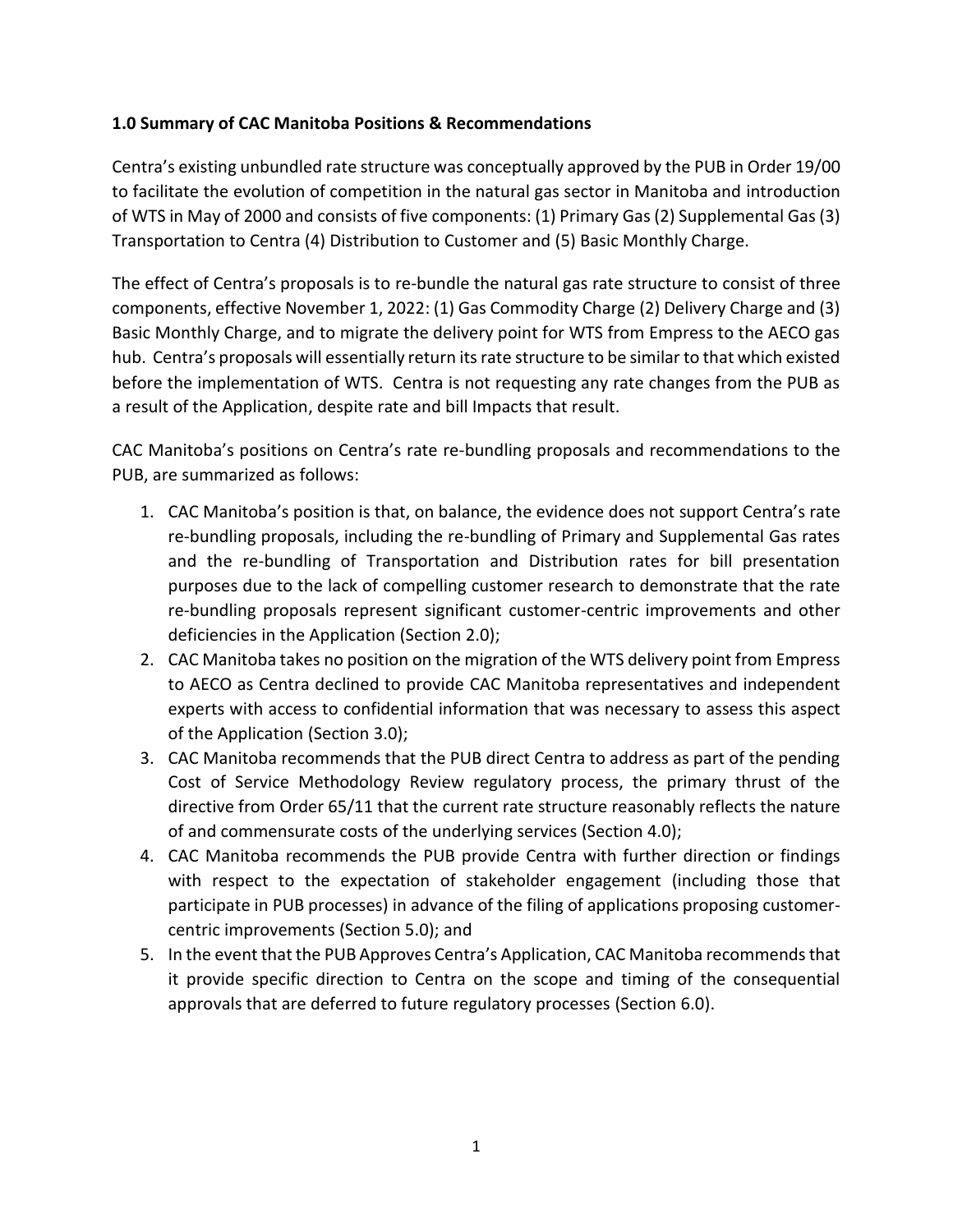# **2.0 CAC Manitoba's Position is that the Evidence does not Support Centra's Rate Re-bundling Proposals**

After a careful review of the record of this proceeding, CAC Manitoba's position is that, on balance, the evidence does not support Centra's rate re-bundling proposals, including the rebundling of Primary and Supplemental Gas rates and the re-bundling of Transportation and Distribution rates for bill presentation purposes.

In determining this position, CAC Manitoba has considered the totality of the concerns that are summarized in Sections 2.0 to 6.0 of this Argument. However, CAC Manitoba has placed the most weight on the following concerns, which are further elaborated in Sections 2.1 to 2.4:

- The results of the Customer Research to demonstrate that the rate re-bundling proposals represent significant customer-centric improvements are inconclusive (Section 2.1);
- The movement away from prior PUB policy emphasizing customer education and information for informed decision making in a competitive natural gas landscape (Section  $2.1$
- The failure to quantify administrative costs savings and the lack of clarity whether there are significant WTS improvements for greater market access or ability to fix gas costs (Section 2.2);
- The lack of updated policy context of the competitive natural gas landscape or stated ratemaking objectives to inform the PUB decision making process for this Application (Section 2.3); and
- The lack of clarity if the proposal to combine Firm and Supplemental Gas to facilitate bill simplification is justifiable from a cost-causation perspective (Section 2.4).

# **2.1 The Results of the Customer Research are Inconclusive as to Whether the Rate Re-bundling Proposals Represent Customer-Centric Improvements as Interpreted by Centra**

Centra's position is that its proposals represent customer-centric improvements given that the existing unbundled rate structure causes confusion for customers and that the interpretation of the results of recent Customer Research demonstrate that customers primary interest in their natural gas bills is consumption and amount owing, and that customers have a strong preference to change to a simplified version of the natural gas bill<sup>1</sup>. Adding value to customers by simplifying the presentation of natural gas sales rates on customers bills, was the first listed driver of Centra's Application.

<sup>&</sup>lt;sup>1</sup> CAC Manitoba Exhibit #6, Section 4.3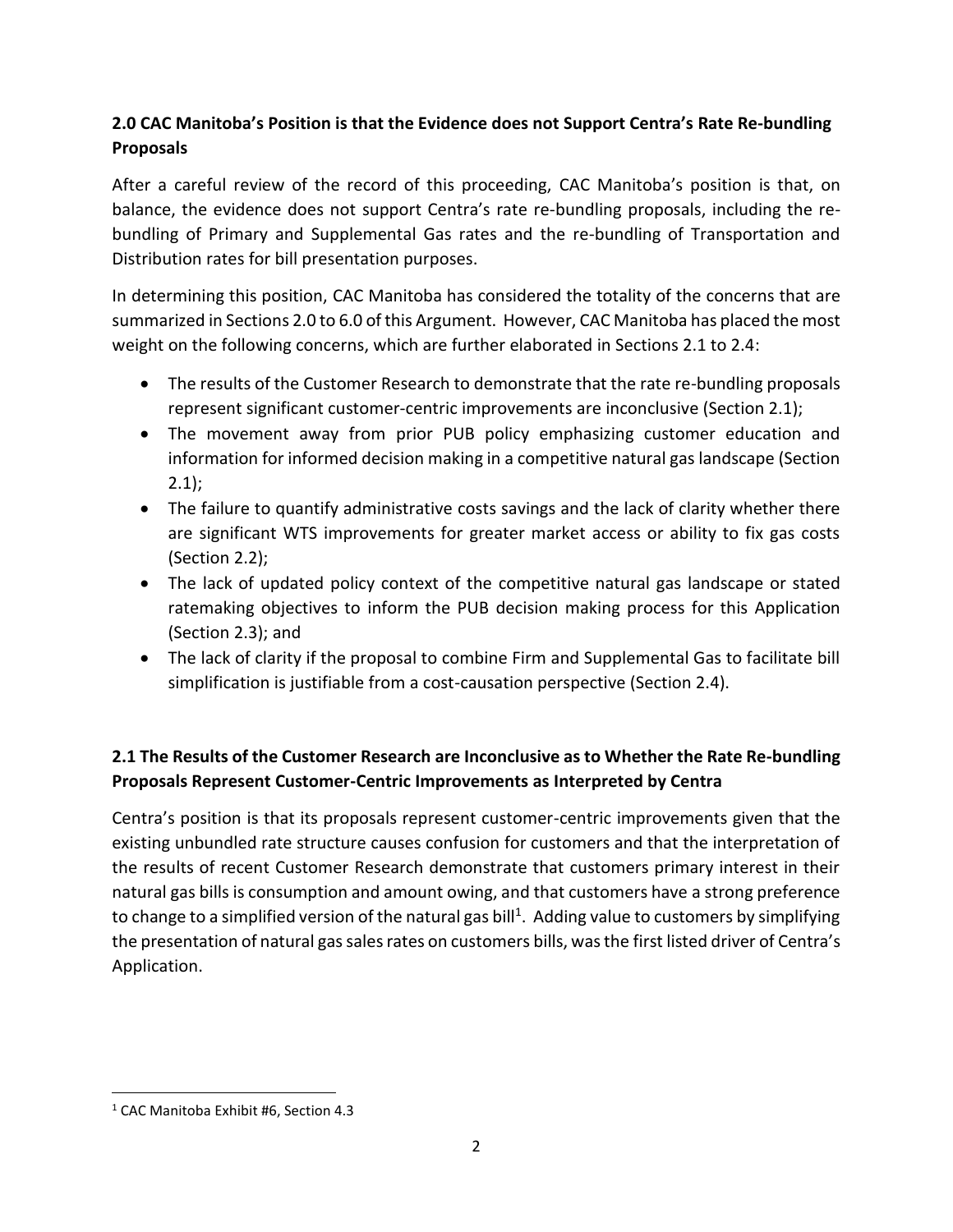CAC Manitoba's key observations with respect to whether Centra has appropriately interpreted the results of the Customer Research, are as follows<sup>2</sup>:

- 1. A majority (66%) of the respondents in the Customer Phone Survey indicated that showing rate components on the natural gas bill provide useful information and only a minority (26%) indicate that they find the bill components confusing;
- 2. A minority (32% to 33%) of the participants in the Customer Focus Groups indicated that mock bills with re-bundled rate components are a significant improvement (much better), while 36% to 56% of participants saw the potential changes as only a slight improvement (slightly better);
- 3. Care must be taken in placing a disproportionate weight on the "number" results of the Customer Focus Groups (the qualitative data from which is often used to confirm, support, and enhance the quantitative data in a survey) as Centra confirmed that the findings related to the 44 participants cannot be inferred back to the larger customer base of 300,000 customers with statistical precision or accuracy;
- 4. The concerning characterization by PRA that, Customer Focus Group participants who were not in favor of the mock re-bundled bill and who took the position that more information is better, were taking an "idealistic" stance;
- 5. The Centra proposal to provide online information with a simple breakdown of Transportation to Centra and Distribution to Customers rates does not replace the customer specific information currently on the unbundled natural gas bill; and
- 6. Centra's opposition to reducing the number of lines on the natural gas bill that are related to taxes appears to be at odds with its views on re-bundling of the gas charges components of the bill, which are many multiples of the combined total of taxes.

As the other two of Centra's listed drivers of the Application (reduced administrative complexity and a level competitive playing field) are interpreted as being secondary in nature (as outlined in Section 2.3 of this Argument), CAC Manitoba considers Centra's position of the customer-centric improvements as being the primary driver of the Application.

CAC Manitoba's concerns are that Centra's analysis of the Customer Research (Customer Phone Survey and Focus Groups) are subjective and open to interpretation. Asidentified in the evidence of CAC Manitoba's independent consultants, alternative interpretations of the findings indicate that the majority of customers view the information on the unbundled bill to be useful (66%/26% = 2.5 times more than find the bill confusing) and only a minority of customers find a re-bundled bill to be a significant improvement (32% to 33%) as compared to the existing unbundled bill.

If the main driver of Centra's rate re-bundling proposals is customer-centric improvements, then it is inconclusive if the Customer Research results are compelling in demonstrating this assertion.

<sup>2</sup> CAC Manitoba Exhibit #6, Section 5.5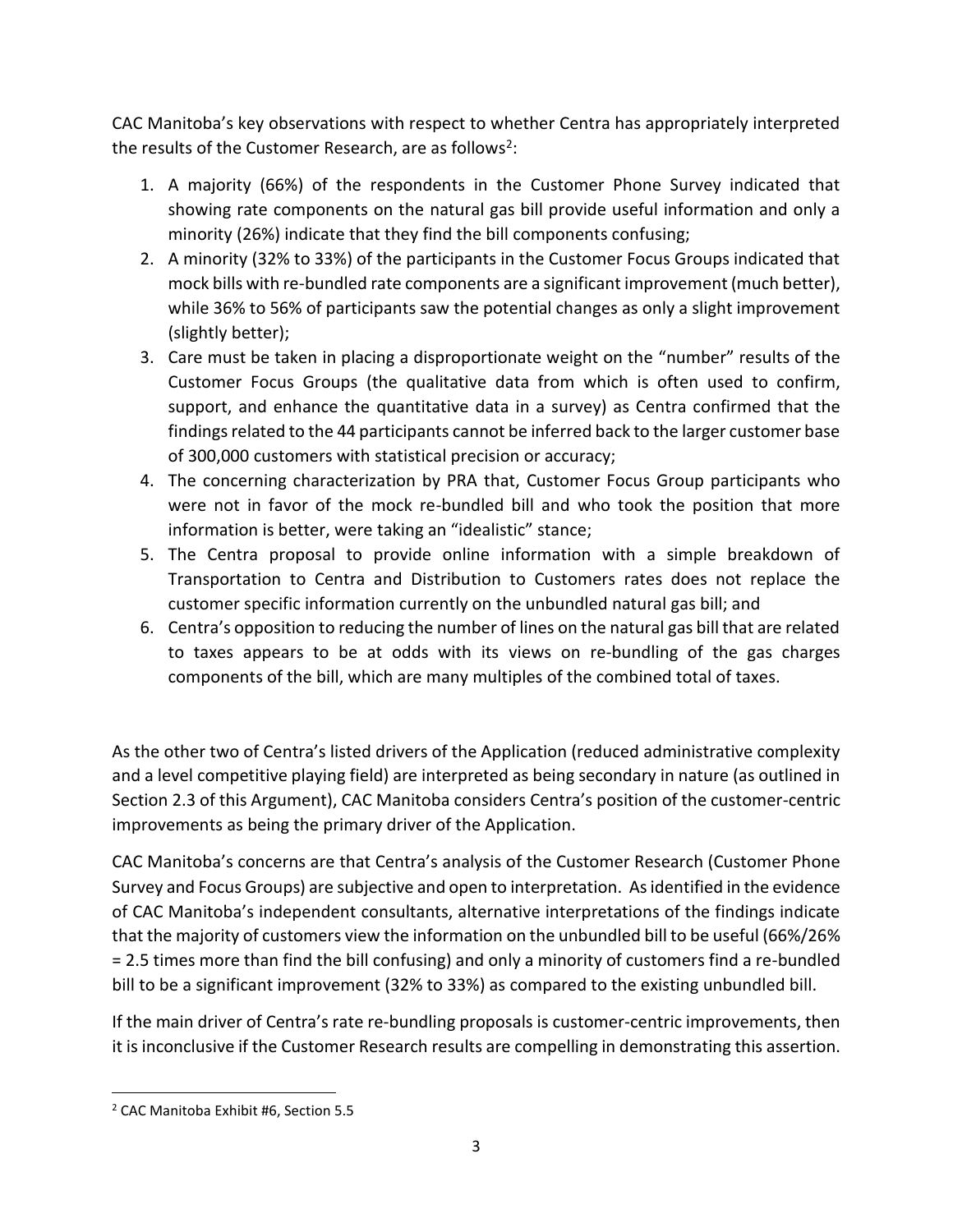In undertaking the cost and effort to re-bundle the natural gas bills, educate and communicate the changes to 300,000 customers and make consequential changes to a number of regulatory methodologies and processes, it would be a far more compelling business case, if the majority of participants saw the proposed changes as a significant improvement; and, if it was not necessary for Centra to need to combine participants with views of only marginal improvement in order to justify the changes and conclude that there is a strong customer preference for rate re-bundling.

CAC Manitoba also notes that the policy determinations of the PUB in the proceedings that led to the outcome of the existing unbundled rate structure have emphasized customers having the appropriate education and information to make informed decisions in an evolving competitive natural gas landscape<sup>3</sup>. In the PRA key findings, focus group participants who were not in favor of the re-bundled bill and who had the view that more information was better were characterized as taking an "idealistic" stance. As the independent experts hired by CAC Manitoba point out in their evidence, this is a concerning finding given that the original purpose of the rate unbundling was to provide customers with additional information to make informed decisions in a market with retail competition. This characterization stands in contrast to the above noted past PUB policy determinations.

# **2.2 Reduced Administrative Complexity or Improvements to the Competitive Market in Manitoba are Not the Main Drivers of the Application**

Centra listed two of the three key reasons for the Application as being (1) reducing the complexity of administering gas related charges and (2) ensuring that retail competition remains on a fair and level playing field<sup>4</sup>.

In the PUB findings from Order 65/11, that initiated the directive to review the rate structure, one of the concerns was the implications for private WTS marketers and specifically, whether marketers would be able to supply Supplemental Gas. In the Application, Centra states that the elimination of Primary Gas, Supplemental Gas and associated billing percentages means that the WTS Marketers daily gas quantities provided to Centra will rise modestly relative to the status quo and that WTS Marketers customers will now be able to fix 100% of their commodity costs.

CAC Manitoba's key observations with respect to potential administrative cost savings and improvements in the competitive natural gas market in Manitoba are as follows<sup>5</sup>:

1. Centra confirmed in the information request process that administrative cost savings from reduced administrative complexity is not a main driver of the Application and that it did not develop a cost savings estimate for that reason;

<sup>3</sup> CAC Manitoba Exhibit #6, Section 3.1

<sup>4</sup> CAC Manitoba Exhibit #6, Section 4.3

<sup>5</sup> CAC Manitoba Exhibit #6, Sections 5.3 and 5.4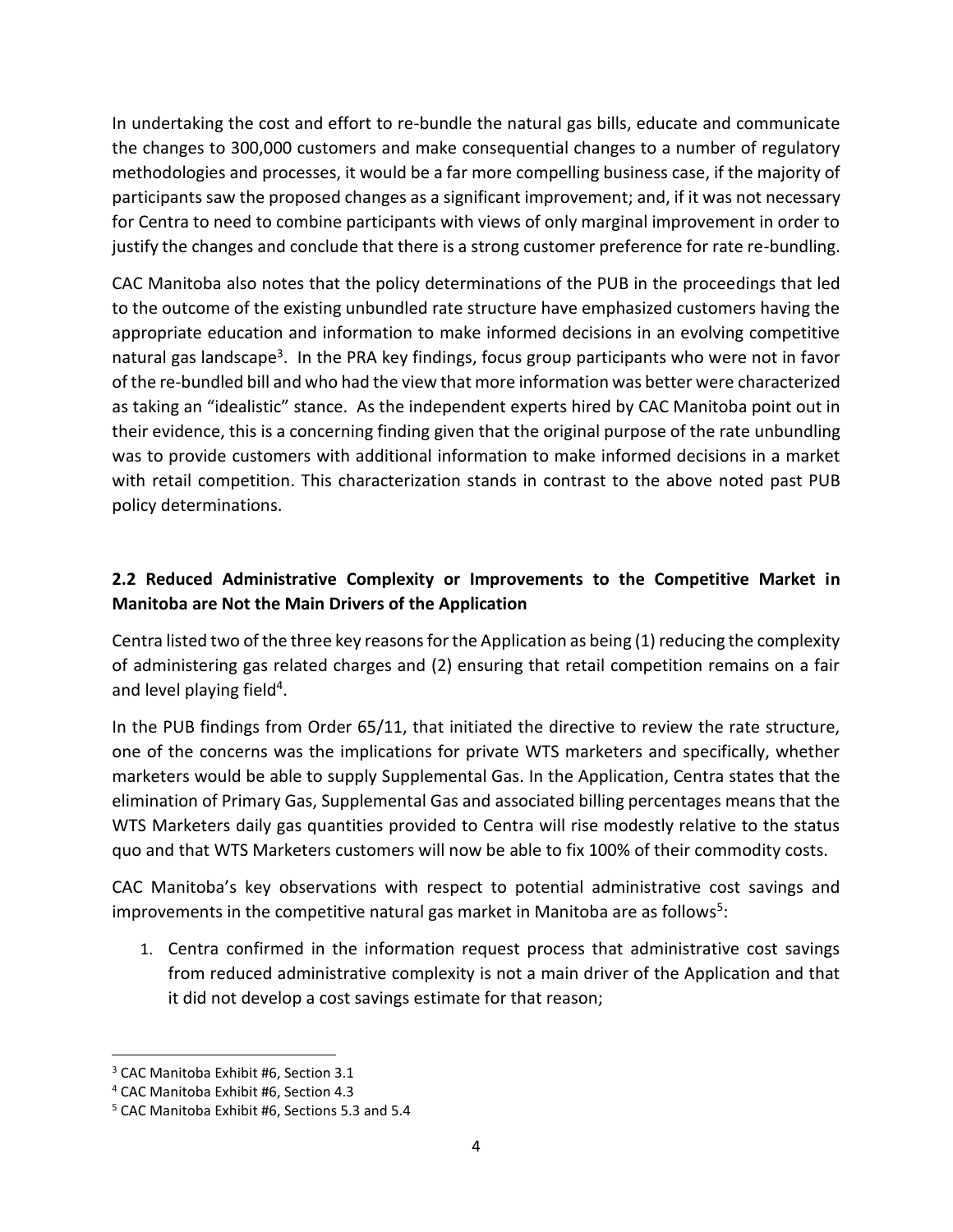- 2. Centra did not develop a cost/benefit or NPV analysis to justify the rate re-bundling initiative, indicating that the exercise was undertaken as a result of a PUB directive and that this type of customer service initiative was not well suited to quantitative analysis;
- 3. Under the re-bundling proposal, Centra will continue to be the sole supplier of 100% of non-AECO gas and as such it is not clear how WTS Marketers will increase their market share of gas supplies under the proposals; and
- 4. If Centra continues to be the sole supplier of 100% of non-AECO gas, then it is unclear how WTS Marketer customers can fix 100% of their commodity costs.

CAC Manitoba's concerns are that despite two of the three listed drivers of the Application being reduced administrative complexity and a fair and level competitive playing field, Centra has failed to consider and quantify administrative cost savings and it is not clear if the rate re-bundling proposals provide WTS Marketers with greater market access and WTS Marketers customers with greater ability to fix the cost of their gas requirements. As such, CAC Manitoba has interpreted that these two of Centra's reasons for the Application are tangential or secondary in nature.

# **2.3 There is No Updated Policy Context of the Competitive Natural Gas Landscape or Stated Ratemaking Objectives to Inform the PUB Decision Making Process for this Application**

The existing Centra unbundled rate structure was informed by and an outcome of policy considerations with respect to the competitive natural gas landscape in Manitoba and the future state of unbundling of Centra's services and was guided by ratemaking objectives from a recently completed Cost of Service and Rate Design Methodology review<sup>6</sup>.

CAC Manitoba's key observations with respect to policy and ratemaking objectives are<sup>7</sup>:

- 1. There was no substantive evidence provided by Centra with respect to the policy context of the current or future state of competition in the natural gas sector in Manitoba or Canada, other than confirmation in the information request process that there is currently only one WTS marketer servicing small natural gas customers in Manitoba;
- 2. There was no evidence provided by Centra with respect to the rate structure of comparable natural gas LDC's in Canada, despite the explicit reference in the PUB directive from Order 65/11 and the common practice of providing such context in regulatory applications;
- 3. It is generally accepted in rate-setting that the cost allocation methodology and approach to rate design should be based on a set of clearly enunciated principles and that determining the optimal weighting or trade-offs between competing ratemaking principles requires considerable judgment to develop rates; and

<sup>6</sup> CAC Manitoba Exhibit #6, Section 3.1

<sup>7</sup> CAC Manitoba Exhibit #6, Sections 5.1 and 5.2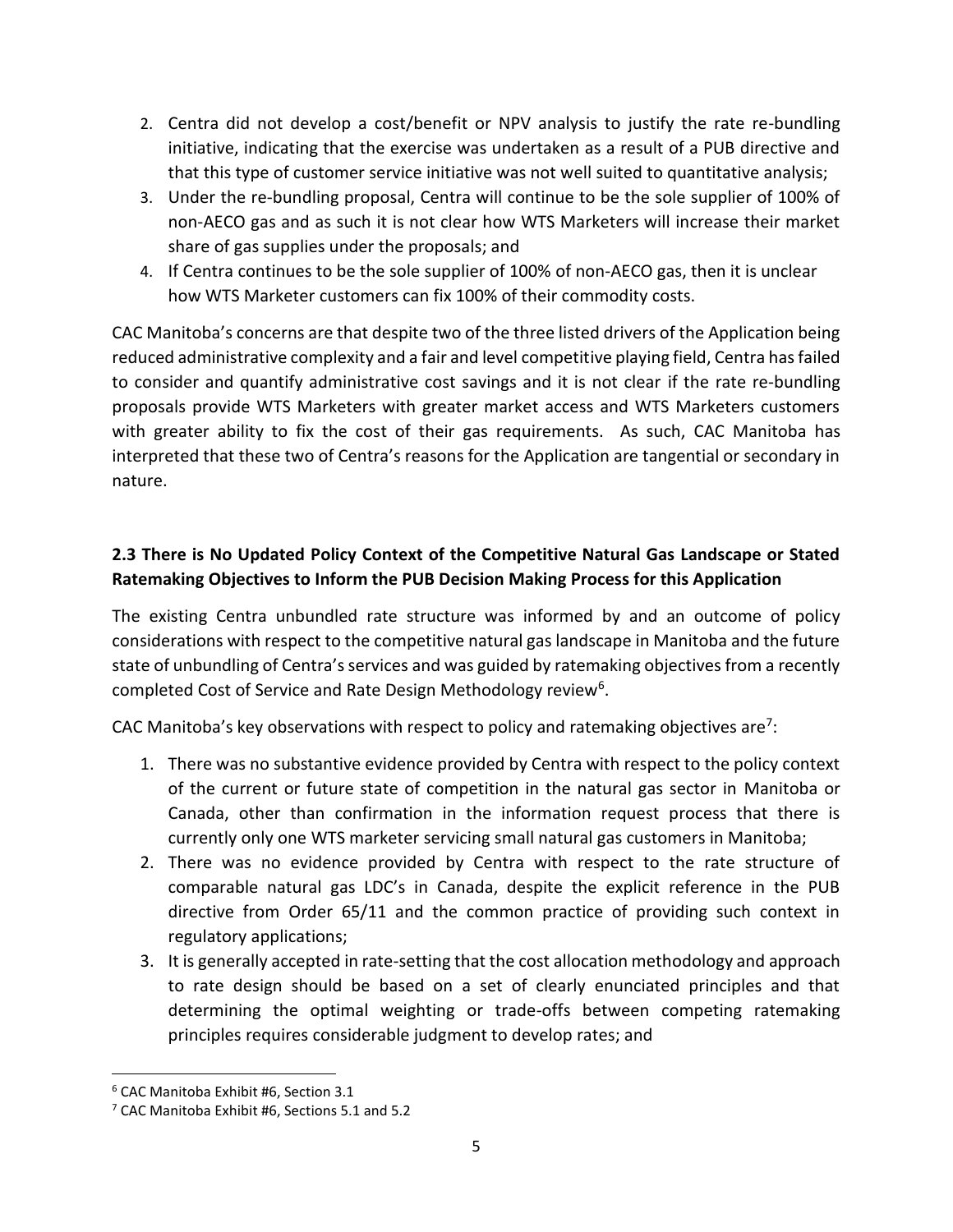4. Centra identified several key cost allocation and rate design principles as part of its recently filed (June of 2021) Cost of Service Methodology Review, but in the rate-rebundling Application, Centra appears to have afforded almost 100% weighting to the principle of simplicity; a ratemaking principle which has not been identified by Centra in its proposed Cost of Service Methodology.

CAC Manitoba's concerns are that in the absence of policy context and information from other jurisdictions for this Application, it is difficult to assess if there are any significant changes in circumstances since Order 19/00 to justify the proposed changes and whether it is a step backwards to return to a natural gas rate structure that is similar to that which existed prior to the introduction of WTS.

In addition, in the absence of ratemaking objectives supported by policy direction, it is difficult to evaluate if the heavy weighting of the implicit objective of simplicity is optimal or reasonable.

# **2.4 It is Unclear whether Centra's Application to Combine Firm & Interruptible Supplemental Gas to Facilitate Bill Simplification is Justifiable from a Cost-Causation Perspective**

Centra's current rate design was informed by and an outcome of policy considerations and consistent ratemaking objectives. It is understood that there are always compromises as ratemaking objectives are competing and determining the optimal trade-offs between ratemaking principles in developing rates requires thoughtful judgement.

CAC Manitoba's key observations with respect to the appropriateness of combining Firm and Interruptible Supplemental Gas to facilitate bill simplification, are as follows<sup>8</sup>:

- 1. Since at least 1999, distinction of Supplemental Gas rates between Firm and Interruptible customers was necessary to recognize differences in service levels where Firm customers were served on a priority basis – with first call on Primary Gas, which resulted in more Supplemental Gas volumes being used to service Interruptible customers which tended to be of higher cost;
- 2. Centra's evidence in this Application is that it does not distinguish service levels for gas purchases operationally between Firm and Interruptible customers, except for Alternate supply for interruptible customers, and as such, cost distinction in commodity rates is not necessary;
- 3. It is unclear whether Centra's current operations reflect a service level change from past operations such that Firm and Interruptible customers gas commodity is now provided equally, as there are inconsistent assertions in the Application which could lead to different conclusions; and

<sup>8</sup> CAC Manitoba Exhibit #6, Section 5.9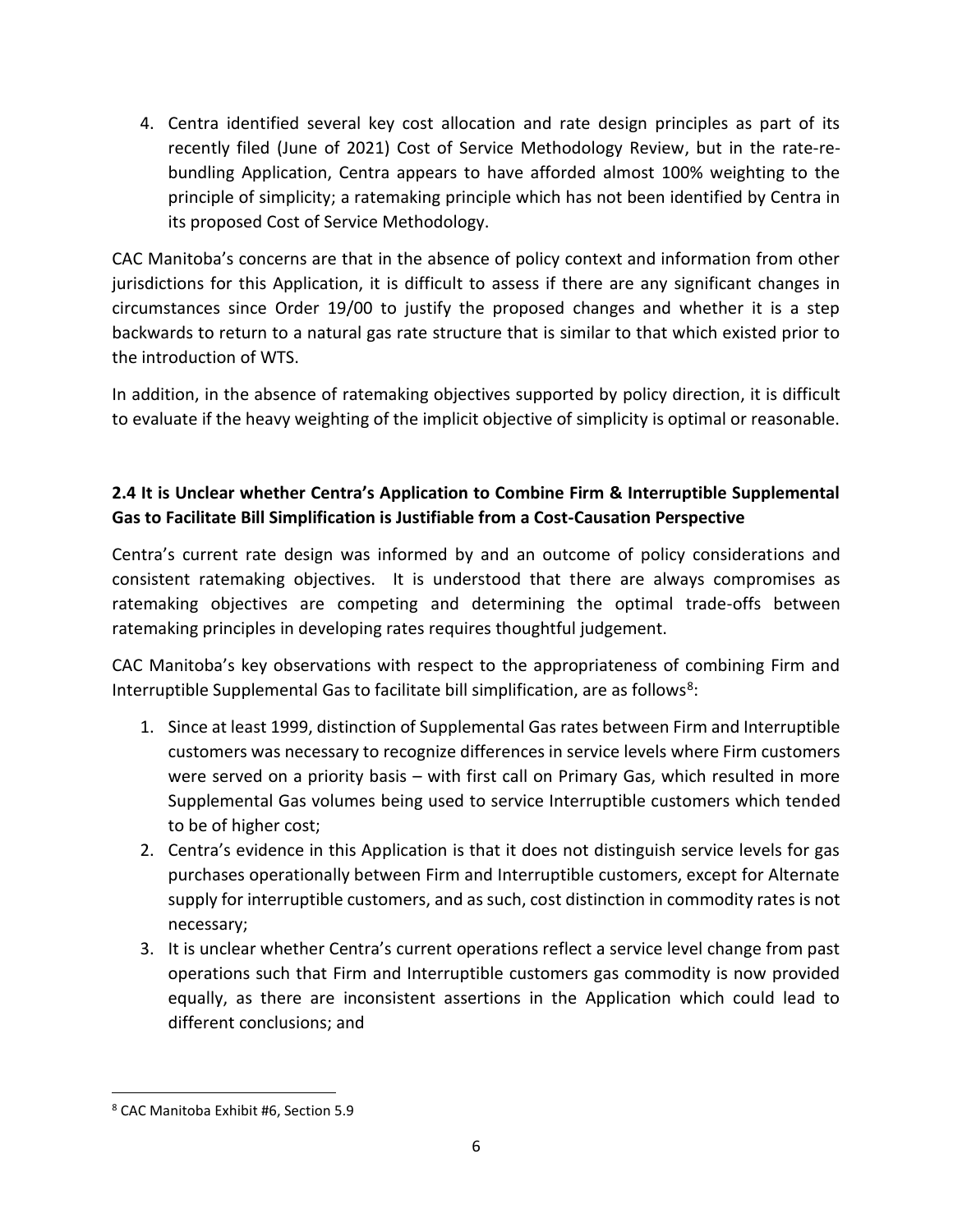4. The existence of Alternate supply for Interruptible customers would tend to suggest that Firm customers continue to be provided gas commodity service on a priority basis and that Interruptible commodity met through marginal resources drives cost differences and necessitates differential Supplemental Gas (non-AECO) rates.

CAC Manitoba's concerns are that it is unclear whether the simplifying assumptions to combine Firm and Supplemental Gas service results in rates that reasonably comport with the underlying level of gas commodity service, the illustrative cost and bill impacts and cost causation or whether the differences in service provided warrant continued cost distinction.

It is important that understanding what service is provided is the basis by which cost responsibility is determine and not the other way around. The simplifying assumption underpinning Centra's proposal to re-bundle rates is to pool Firm and Interruptible customers for commodity gas supply costs but with no apparent change in service levels. The results are that (1) Interruptible customers benefit through an overall rate reduction, with a commensurate rate increase for Firm customers and (2) Interruptible customers are responsible for Supplemental supply (non-AECO) costs, notwithstanding being responsible for Alternate supply (if available) during periods of upstream curtailment. The potential cost differential between Primary and Supplemental Gas can be extreme, as was the case in the winter of 2014. It is unclear that in the absence of a change in service levels, whether such as shift in cost responsibility can be viewed as cost causal<sup>9</sup>. There are also a number of other implications of Centra's proposal to combine Firm and Supplemental Gas rates that require clarification<sup>10</sup>.

# **3.0 CAC Manitoba Takes No Position on the Migration of the WTS Delivery Point from Empress to AECO**

CAC Manitoba takes no position on the migration of the WTS delivery point from Empress to AECO as Centra declined to provide CAC Manitoba representatives and independent experts with access confidential information that was necessary to undertake an assessment of this aspect of the Application.

### **4.0 CAC Manitoba Recommends the PUB Direct Centra to Address the Conformity of the Rate Structure & Underlying Services in the Pending Cost of Service Methodology Review Process**

CAC Manitoba recommends that the PUB direct Centra to address as part of the pending Cost of Service Methodology Review regulatory process, the primary thrust of the directive from Order 65/11 that the current rate structure reasonably conforms with the intent of the underlying services to ensure that rates reasonably reflect the nature of and commensurate costs. This

<sup>9</sup> PUB/CAC Manitoba 4

<sup>10</sup> CAC Manitoba Exhibit #6, Section 5.9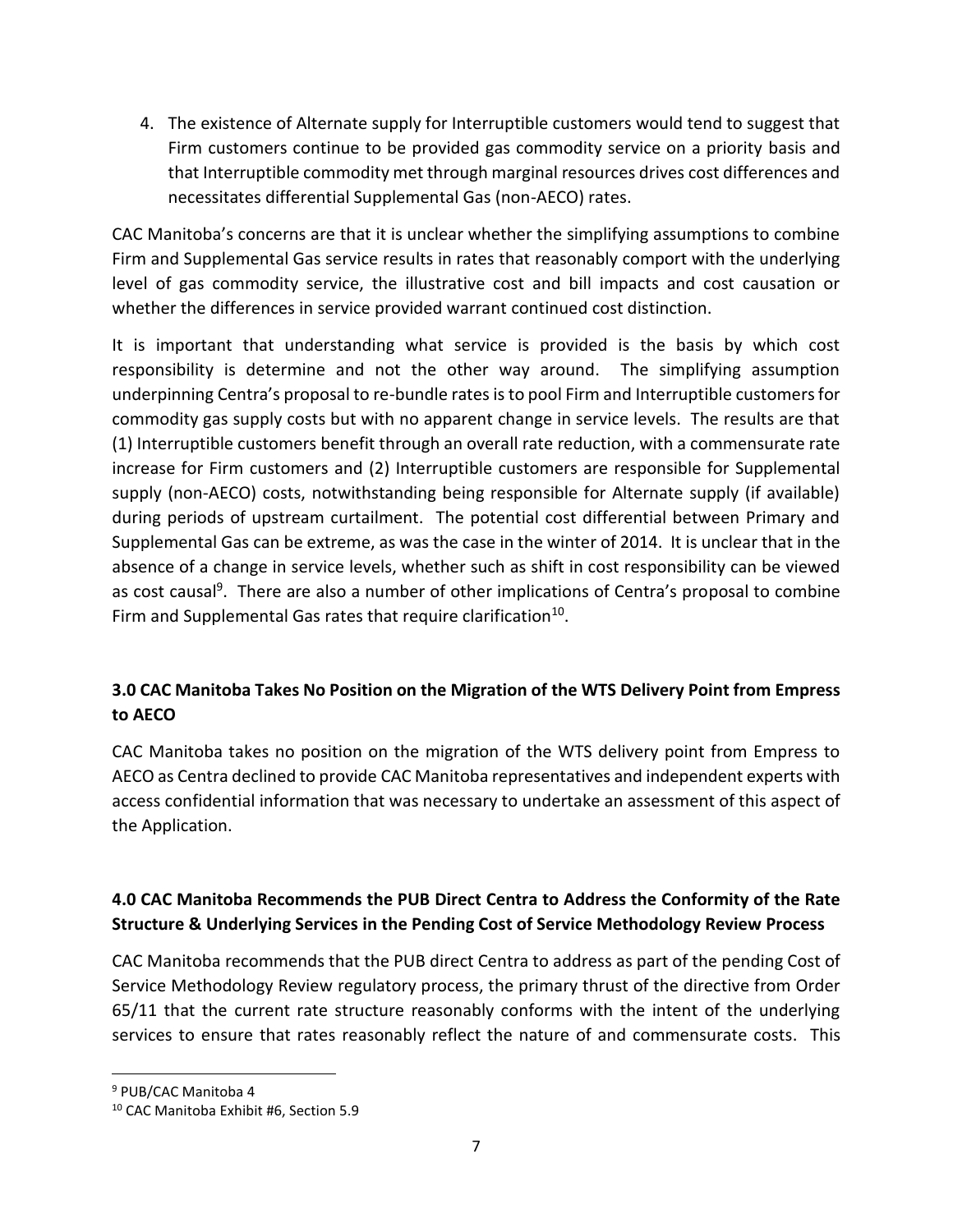review would typically occur as part of an overall review of functionalization, the purposes of which is to group assets and costs together in a way that reflects the broad services provided.

As further outlined in Section 4.1 of this Argument, Centra has addressed the specific issues of delivered service and bill simplification in this Application, but not the primary thrust of the directive from Order 65/11, in either this Application or the Cost of Service Methodology Review Application.

# **4.1 It Appears that the Original Intent of the Directive in Order 65/11 to Undertake a Comprehensive Rate Structure Review Has Not Been Addressed**

The primary thrust of the directive in Order 65/11 flowing from Centra's 2011/12 Cost of Gas Application that has led to the current Application is that a review of Centra's rate structure was necessary to ensure that rates reasonably reflect the nature of and commensurate costs of services given changes in Centra's transportation portfolio impacting the distinction between Primary and Supplemental Gas and the competitive supply of natural gas commodity in Manitoba<sup>11</sup>.

CAC Manitoba's key observations with respect to whether Centra has adequately addressed the Order 65/11 directive are as follows<sup>12</sup>:

- 1. Centra indicated that it previously addressed the concern regarding the increased reliance on Delivered Service by recategorizing a portion of Delivered Service as Primary Gas as part of its 2013/14 GRA;
- 2. Centra indicated that it has addressed bill simplification as part of the current Application; and
- 3. While Centra has addressed the specific issues noted in point #1 and #2 above, it appears that the original intent of the Order 65/11 directive to undertake a comprehensive rate structure review to ensure that the rate structure reasonably conforms with the underlying services, has not been addressed in the Application.

CAC Manitoba's concerns are that while Centra has addressed both the specific Delivered Service issue that gave rise to the directive as well as bill simplification, there is no evidence to conclude whether the current rate structure reasonably conforms with the intent of the underlying services to ensure that rates reasonably reflect the nature of and commensurate costs of the services either in this Application or in the pending Cost of Service Methodology Review Application.

<sup>&</sup>lt;sup>11</sup> CAC Manitoba Exhibit #6, Section 3.3

<sup>12</sup> CAC Manitoba Exhibit #6, Section 5.8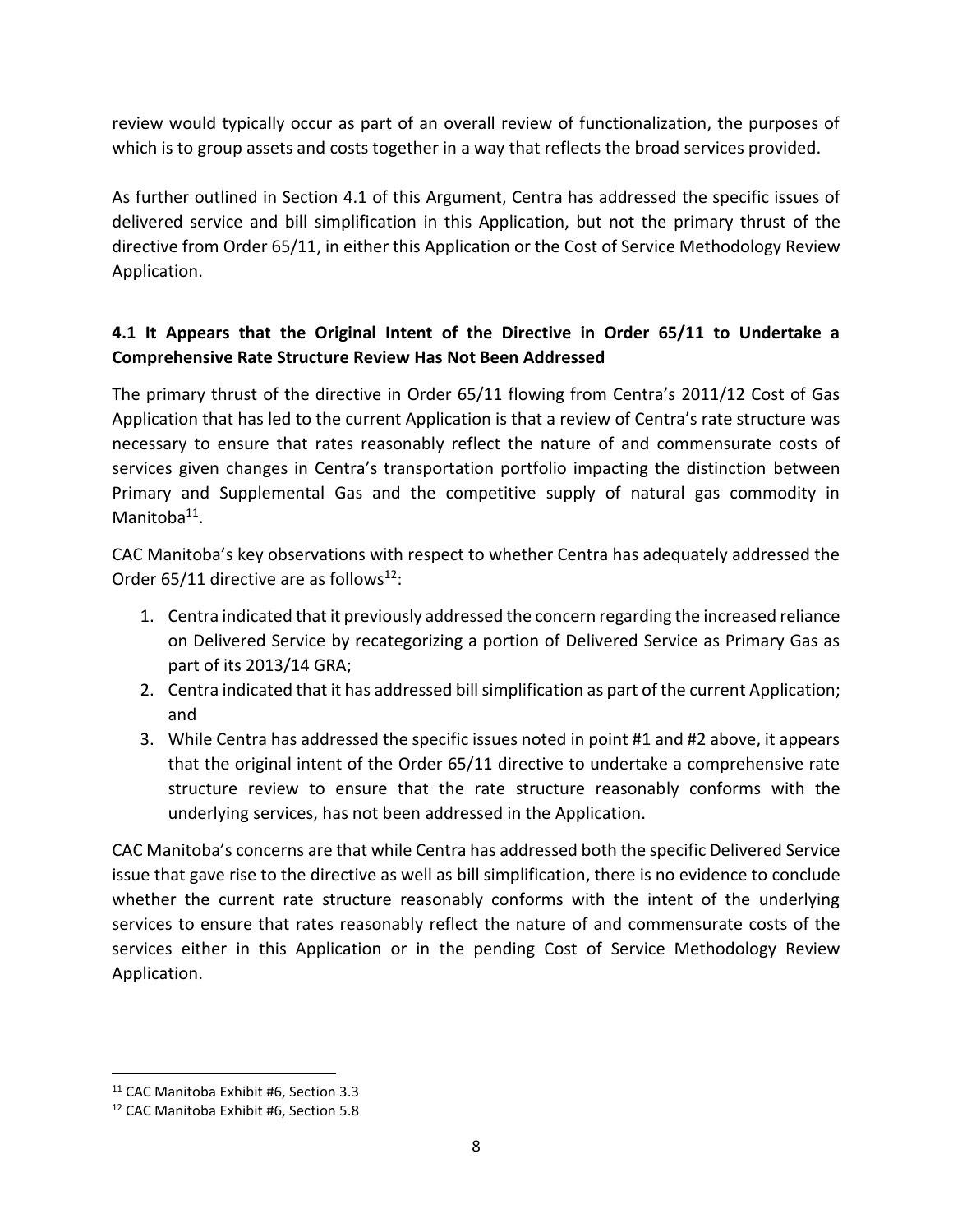As part of the information request process, Centra states that it is not proposing changes in service in this Application that drive changes in cost responsibility between customer classes and the minor adjustments to cost allocation are a result of the proposed transition of its commodity reference point from Empress to AECO. Centra also states that because it does not distinguish operationally between gas commodity purchases, it is reasonable to combine primary and supplemental gas costs and rates to reduce bill complexity. Centra concludes that different cost allocation methodology between firm and interruptible customers is most appropriately handled through non-commodity rates to distinguish cost differences associated with the service characteristics of curtailment and the provision of Alternate Supply.

The combining of supplemental gas costs between firm and interruptible customers, even if the intent is only for bill simplification purposes, that drives cost responsibility differences between customer classes as demonstrated by the bill impacts in Centra's Application, is inherently a change in cost allocation methodology despite a corresponding change in service level. And, the combining of supplemental gas costs between firm and interruptible service will result in further bill impacts to all sales customers over and above those identified in Centra's Application. This impact will occur because all customers will be responsible for a pro-rata share of all supplemental supply (non-AECO) costs that accumulate in the new PGVA, despite Interruptible customers being responsible for Alternate Supply (if available) during periods of curtailment. It is unclear the degree of further impact annually but will be a function of the cost of supplemental supply and the degree of upstream curtailment. In extreme cases, such as the winter of 2014 when a \$45 million Supplemental Gas PGVA accumulated during which Interruptible customers were curtailed, the bill impacts can be significant.

Further, Centra constrains the level of contracted firm upstream transportation service which results in interruptible service supported by a greater degree of supplemental gas, which tends to be the more costly commodity. The relationship between transportation and supplemental gas service and the impact on cost responsibility between customers are matters considered as part of a service and functionalization review, which should then support the classification and allocation methodology, and has not been reviewed as part of this Application or Centra's pending Cost of Service Methodology Review. In the absence of a review of the totality of service provided, it is simply not possible to conclude, as Centra has, that cost differences between firm and interruptible customers is most appropriately handled through non-commodity rates<sup>13</sup>. On these bases, it is unclear whether the shifts in cost responsibility that result from combining firm and interruptible supplemental gas service can be viewed as cost causal<sup>14</sup>.

 $13$  CAC Manitoba/Centra 15 a) b) d)

<sup>14</sup> PUB/CAC Manitoba 4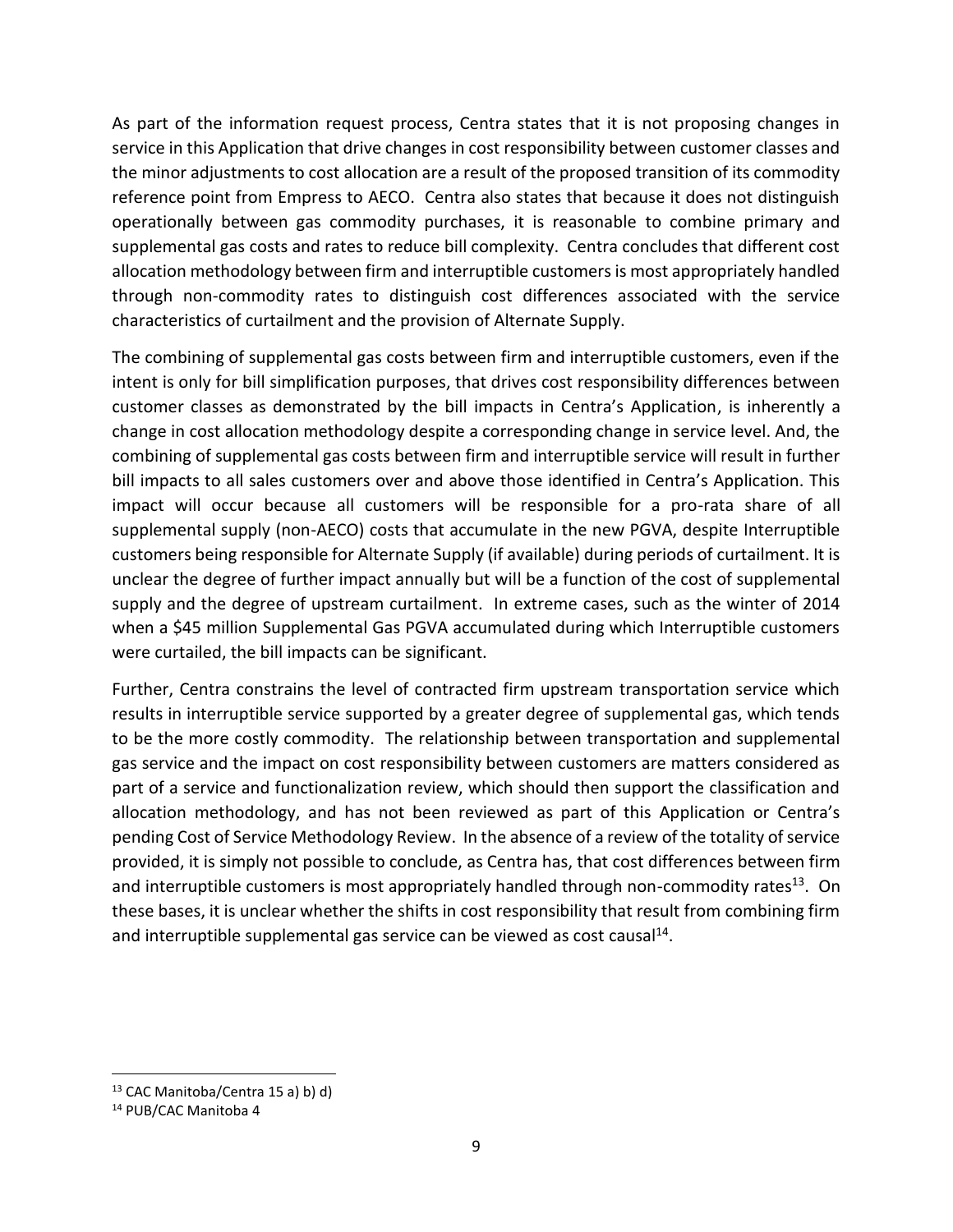#### **5.0 CAC Manitoba Recommends the PUB Provide Centra Further Direction Respect to Stakeholder Engagement when Filing Applications Proposing Customer Centric Improvements**

CAC Manitoba recommends the PUB provide Centra with further direction or findings with respect to the expectation of stakeholder engagement (including those who participate in PUB processes) in advance of the filing of applications proposing customer-centric improvements.

As further outlined in Section 5.1, CAC Manitoba appreciates the stakeholder engagement that Centra undertook at the front-end of the rate re-bundling initiative but is of the firm view that there was a missed opportunity for further engagement in the 12 month period between the original engagement and the filing of the Application. CAC Manitoba agrees with past findings of the PUB that additional stakeholder engagement has benefits in terms of improving the outcomes of and expediting public hearing processes. This is especially the case when customercentric improvements are proposed based on customer research.

# **5.1 It Appears there Was a Missed Opportunity for Additional Stakeholder Engagement in Advance of the Filing of the Application**

The PUB has traditionally encouraged Centra to the engage and collaborate with interested parties and market participants, in both narrowing issues and designing customer surveys and focus groups in order to improve the outcomes of and expedite public hearing processes of its reviews of the competitive natural gas landscape in Manitoba and associated matters<sup>15</sup>.

CAC Manitoba's key observations with respect to whether Centra had adequately engaged with stakeholders in advance of filing the Application, are as follows<sup>16</sup>:

- 1. Centra engaged with stakeholders at the front end of the re-bundling initiative through a broader stakeholder engagement session in January 2019 and through select engagement with WTS Marketers in February-March, 2019 and CAC Manitoba in January, 2020;
- 2. CAC Manitoba recommended to Centra that there be additional stakeholder engagement sessions as part of its written feedback on the January 2019 engagement session, in order to gain a better understanding of the Customer Research, the technical aspects of Centra's re-bundling proposals, and the costs and benefits of alternate approaches; and
- 3. There was no further engagement between CAC Manitoba and Centra after the CAC Manitoba input into the objectives and approach of the Customer Focus Groups in January 2020 and the filing of the Application by Centra, 12 months later in March, 2021.

<sup>15</sup> CAC Manitoba Exhibit #6, Section 3.2

<sup>16</sup> CAC Manitoba Exhibit #6, Section 5.6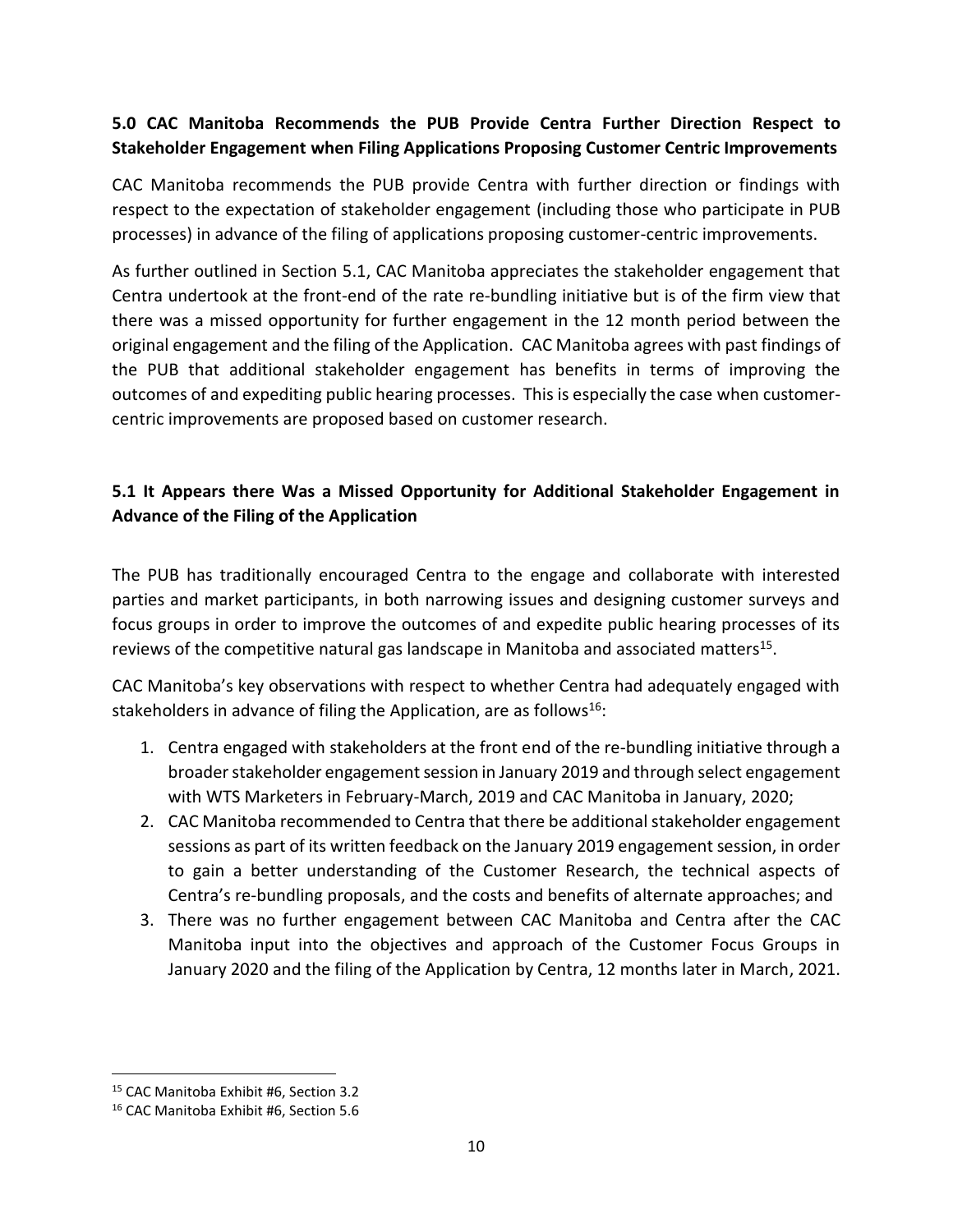The engagement with Stakeholders at the front end of the rate re-bundling initiative is viewed by CAC Manitoba as a proactive step on Centra's part. Further, CAC Manitoba is appreciative of Centra's efforts in involving it in the planning and design of the focus groups.

However, CAC Manitoba's concerns are that there appears to be a missed opportunity for additional stakeholder engagement between the activities at the front end of the rate rebundling initiative and the filing of the Application by Centra in March,  $2021^{17}$ . The missed opportunity was to 1) discuss perspectives and interpretation of the Customer Focus Groups results and data 2) gain a better understanding of Centra's proposals, and 3) discuss whether there was a compelling justification, before moving forward with the Application by Centra, as was recommended by CAC Manitoba in January 2019. This is especially the case, considering Centra's assertion that its application is customer-centric focused. With the majority of Manitoba natural gas customers being SGS customers represented by CAC Manitoba at gas regulatory proceedings, the 12 months of elapsed time between the Customer Focus Groups and the filing of the Application could have been used to better understand these matters, most of which remain unresolved, and would have been beneficial in terms of the outcome of this process.

# **6.0 In the Event that the PUB Approves the Centra Application, CAC Manitoba Recommends It Provide Specific Direction to Centra on the Scope & Timing of the Consequential Approvals**

In the event that the PUB Approves Centra's Application, CAC Manitoba recommends that it provides specific direction to Centra on the scope and timing of the consequential approvals that are deferred to future regulatory processes.

As further outlined in Section 6.1 of this Argument, CAC Manitoba is concerned that the deferral of the consequential improvements will hinder the PUB's decision-making authority in a future review or negatively impact the timely implementation of a number of the proposals. PUB direction to Centra on the scope and timing of future applications and regulatory processes to obtain these consequential approvals would reduce these risks.

# **6.1 The Centra Application Leaves a Number of Outstanding Matters that are Deferred to Future Regulatory Proceedings**

Inherent in Centra's Application, are a number of other changes to regulatory methodologies and processes that result from the formal approval requests of the PUB, for which Centra is not seeking approval in this Application and have been deferred to future regulatory proceedings. These include (1) changes to terms and conditions of service (2) changes to the gas cost allocation methodology (3) combining Transportation and Distribution rates for bill presentation purposes

<sup>17</sup> PUB/CAC Manitoba 2